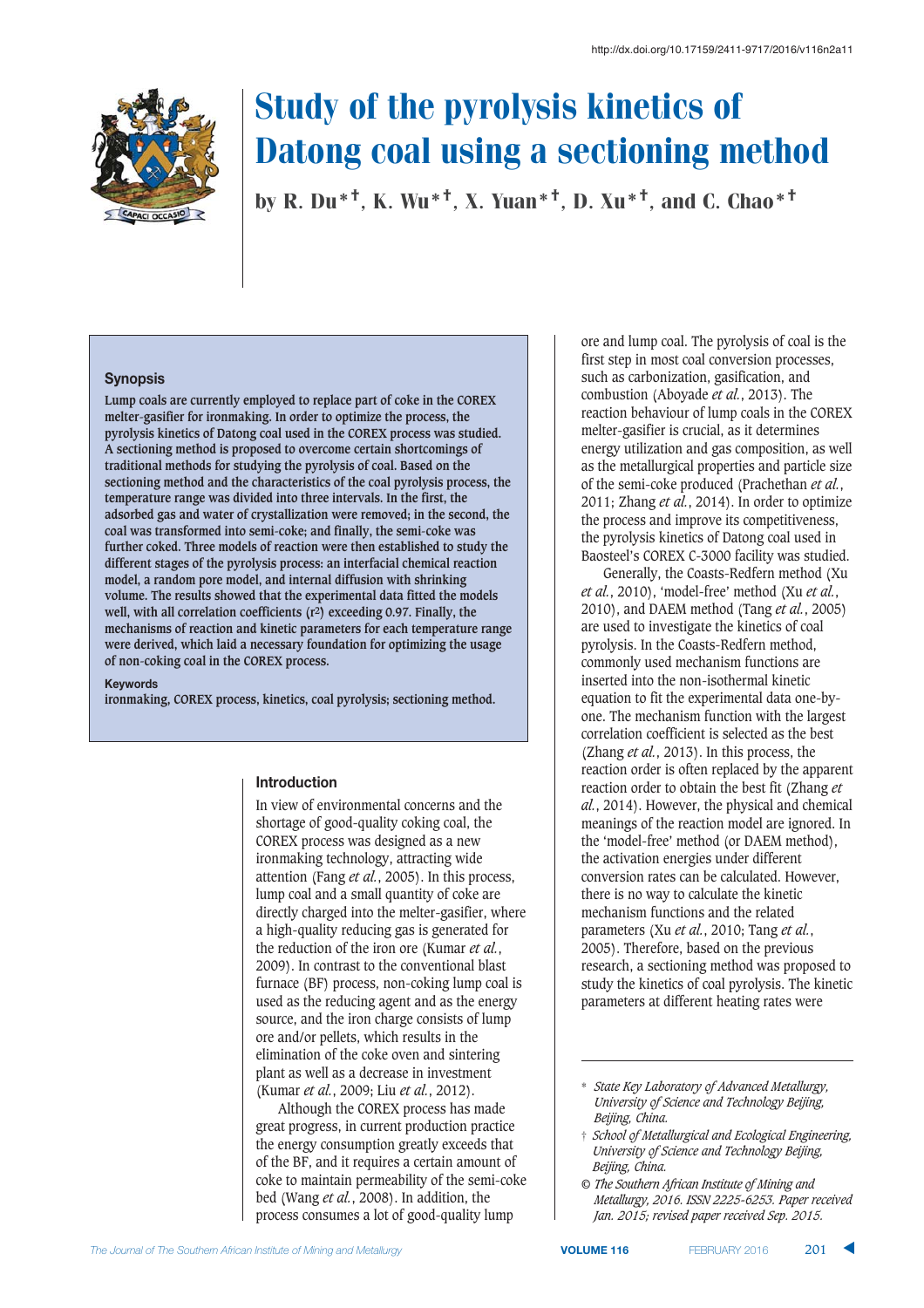calculated, which could be widely used in the simulation and production. The reaction mechanisms and rate-controlling mechanisms, which could be used to predict the reaction rate, were also obtained.

#### **Previous research on pyrolysis kinetics of coal**

#### Coasts-Redfern method

The reaction rate for heterogeneous gas/solid-state reactions, can be described as follows:

$$
\frac{d\alpha}{dt} = k(T) f(\alpha) \tag{1}
$$

where  $f(\alpha)$  is the reaction model;  $\alpha$  is the extent of conversion; *t* is the time, (s); and  $k(T)$  is a function of temperature (the reaction rate constant),  $(s^{-1})$ . The conversion rate  $\alpha$  is calculated by the following equation:

$$
\alpha = \frac{m_o - m_t}{m_o - m_{final}} \tag{2}
$$

where  $m_0$  is the initial mass of the sample, (mg);  $m_t$  is the mass of the sample at time  $t$ , (mg); and  $m_{final}$  is residual mass of the sample at the end of reaction, (mg).

As  $k(T) = A \exp(-E_a/(RT))$  and  $dT = \beta dt$ , the approximate integral formula (Equation. [3]) can be obtained from Equation [1]:

$$
G(\alpha) = \int_{0}^{\alpha} \frac{d\alpha}{f(\alpha)} = \frac{ART^2}{\beta E_{\rm a}} \exp(-\frac{E_{\rm a}}{RT})
$$
 [3]

where  $G(\alpha)$  is the integral formula of  $f(\alpha)$ -1;  $E_a$  is the activation energy,  $(I \cdot mol^{-1})$ ; *A* is the former factor,  $(s^{-1})$ ; *R* is the ideal gas constant,  $(I(K \cdot mol) - 1)$ ; *T* is the temperature,  $(K)$ ; and  $\beta$  is the heating rate,  $(K \cdot S^{-1})$ .

At the same heating rate,  $\beta$  is a constant. By taking logarithms of Equation [3]), Equation [4] can be obtained:

$$
\ln\left[\frac{G(\alpha)}{T^2}\right] = \ln\frac{AR}{\beta E_n} - \frac{E_a}{RT}
$$
 [4]

The commonly used kinetic mechanism functions  $G(\alpha)$ are inserted into Equation [4] to fit the experimental data one-by-one. The correlation coefficients can be obtained from the plots of  $\ln[G(\alpha)/T^2]$  against 1/*T*, which are used to

choose the mechanism function  $G(\alpha)$ . Eventually, the apparent activation energy  $(E_a)$  and former factor (A) can be calculated. Some commonly used functions (Hu *et al.*, 2008) are shown in Table I.

However, in terms of the curve of fitting and the correlation coefficient, the selected kinetic mechanism function cannot explain the pyrolysis process very well. Without the corresponding boundary conditions and structural parameters introduced into the models, the  $E_a$  and *A* have reference value for only a single experimental condition. They would be meaningless with a slight change in the actual condition (Jeong *et al.*, 2014). Consequently, they cannot be used as fixed parameters in the simulation and the expanded production process. Meanwhile, it is difficult to choose the best one when some well-fitting mechanism functions are obtained (Ping *et al.*, 2007). The correct reaction kinetics is unknown, owing to the various corresponding reaction mechanisms and rate-controlling mechanisms of the different models. In addition, a single mechanism function is used to study the whole process of pyrolysis in the Coasts-Redfern method, which cannot accurately reflect the complex pyrolysis reaction kinetics (Celaya *et al.*, 2015).

#### '*Model-free'* method

 $G(\alpha)$  is constant when  $\alpha$  is taken as a constant at different heating rates. Equation [3] can be expressed as follows:

$$
\ln \frac{\beta}{T^2} = \ln \frac{A\mathbf{R}}{E_\mathrm{a} G(\alpha)} - \frac{E_\mathrm{a}}{\mathbf{R} T}
$$
 [5]

The linear relation between  $\ln[\beta/T^2]$  and  $1/T$  is shown in Equation [5]. The corresponding activation energies at different conversion rates can be obtained from the plots of  $\ln[\beta/T^2]$  *versus* 1/*T*. The rate-controlling mechanisms can be roughly estimated by the value of *Ea*. However, the correct kinetic mechanism function  $G(\alpha)$ , and the former factor (*A*) cannot be derived to explain the dynamics process (Xu *et al.*, 2010; Tang *et al.*, 2005).

#### **Sectioning method**

The reaction mechanisms are different in the different temperature ranges. It is unreasonable to assume that the entire pyrolysis process can be fitted with a single model.

|     | <b>Commonly used kinetic mechanism functions</b> |                       |                                                 |                                                  |  |  |  |  |  |
|-----|--------------------------------------------------|-----------------------|-------------------------------------------------|--------------------------------------------------|--|--|--|--|--|
| No. | <b>Functions name</b>                            | <b>Reaction model</b> | Integral form $G(\alpha)$                       | Differential form $f(\alpha)$                    |  |  |  |  |  |
|     | Jander equation                                  | $3D, n=1/2$           | $[1-(1-\alpha)$ <sup>1/3</sup> ] <sup>1/2</sup> | $6(1-\alpha)2/3[1-(1-\alpha)1/3]1/2$             |  |  |  |  |  |
| 2   | Jander equation                                  | $3D. n=2$             | $[1-(1-\alpha)$ <sup>1/3</sup> ] <sup>2</sup>   | $3/2(1-\alpha)2/3[1-(1-\alpha)1/3]$ -1           |  |  |  |  |  |
| 3   | Avrami-Erofeev                                   | $A_2$ , n=1/2         | $[-ln(1-\alpha)]^{1/2}$                         | $2(1-\alpha)$ [-ln(1- $\alpha$ )] <sup>1/2</sup> |  |  |  |  |  |
| 4   | Avrami-Erofeev                                   | $A_3$ , n=1/2         | $[-ln(1-\alpha)]^{1/3}$                         | $3(1-\alpha)$ [-ln(1- $\alpha$ )] <sup>2/3</sup> |  |  |  |  |  |
| 5   | Freeman-Carroll                                  | $F_1$ , n=1           | $-\ln(1-\alpha)$                                | $(1-\alpha)$                                     |  |  |  |  |  |
| 6   | Freeman-Carroll                                  | $F_2$ , n≠1           | $[1-(1-\alpha)^{1-n}]/(1-n)$                    | $(1-\alpha)^n$                                   |  |  |  |  |  |
| 7   | Shrinking sphere                                 | $R_3$ , n=1/3         | 1- $(1-\alpha)$ <sup>1/3</sup>                  | $3(1-\alpha)^{2/3}$                              |  |  |  |  |  |
| 8   | Shrinking cylinder                               | $R_2$ , n=1/2         | $1-(1-\alpha)$ <sup>1/2</sup>                   | $2(1-\alpha)^{1/2}$                              |  |  |  |  |  |

*-*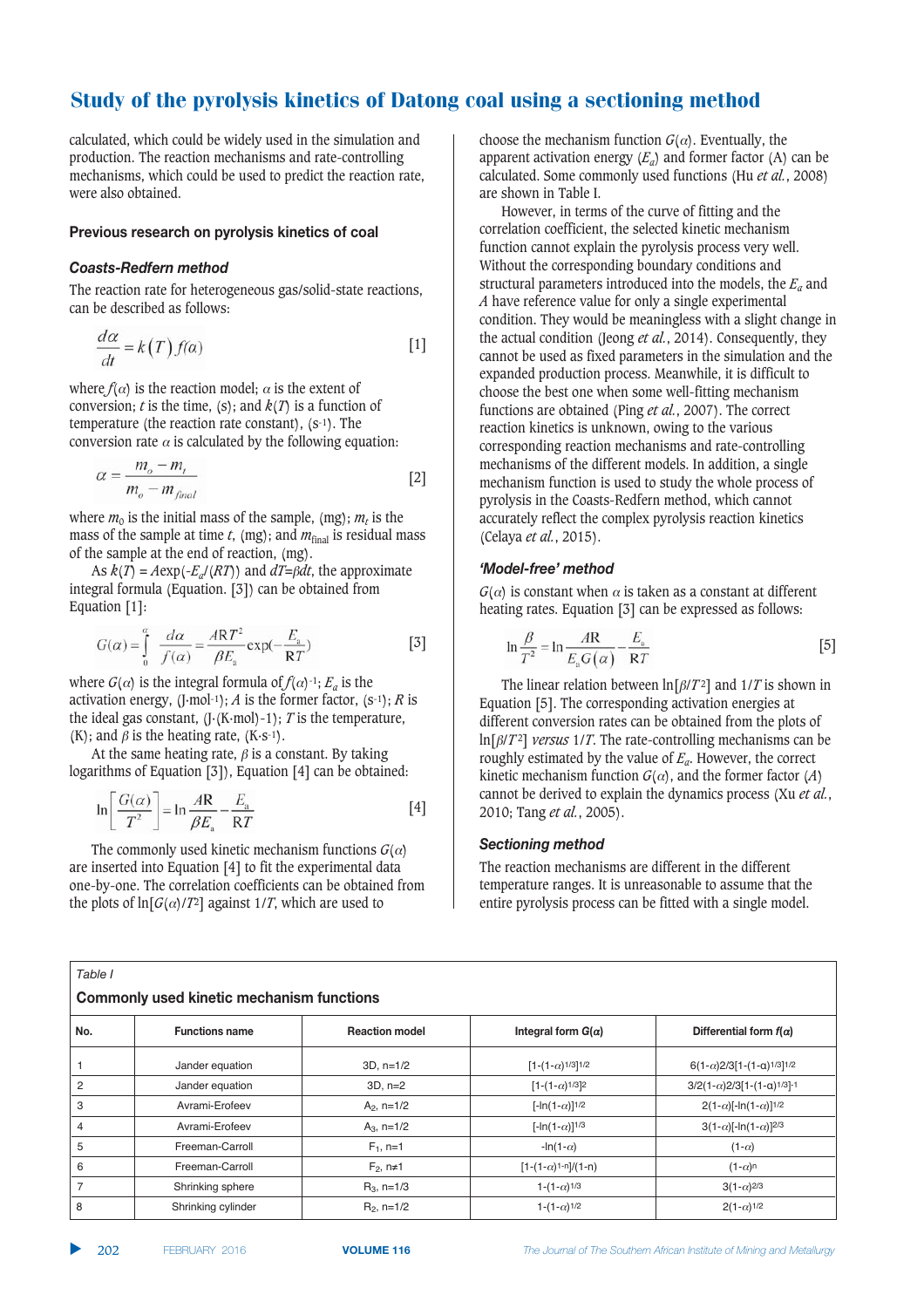Only the mathematical function for fitting can be derived, but the rate-controlling mechanisms and corresponding kinetic parameters cannot. Less is known about the entire pyrolysis process. Therefore, a sectioning method was proposed.

There are four steps in the sectioning method. First, according to the characteristics of the coal pyrolysis process, the temperature range is divided into different stages. Secondly, the appropriate kinetic models are established to describe the different ranges of the pyrolysis process. The fitting results are then acquired to verify the established models. Finally, the kinetic parameters of each stage are calculated.

Compared to the traditional methods, the sectioning method emphasizes the physical and chemical meanings of coal pyrolysis kinetics, rather than a simple mathematical fitting process. It was helpful in further studies of the coal resource. Furthermore, because the corresponding boundary conditions and structural parameters were introduced to the kinetic models, the corresponding kinetic parameters of the pyrolysis process could be widely used in the simulation and expanded production. Meanwhile, the reaction mechanisms and rate-controlling mechanisms were obtained, which could be used to predict the reaction rate.

#### **Materials and methods**

Datong (DT) coal used in the Baosteel COREX C-3000 process was used in the experimental work. The proximate, ultimate, and petrographic analyses are shown in Table II. According to the classification standards for coal rank, DT coal belongs to the bituminous class of coals.

A Netzsch STA 409 C thermogravimetric analyser was used for the TGA experiments. Sample masses of between 10 and 12 mg and particle size of 0.074–0.147 mm were used in the experiments. The sample was held at room temperature for 40 minutes to remove the air, heated to 105°C at a rate of 10°C·min-1, held at 105°C for 10 minutes to remove adsorbed water, and then heated to 900°C at different heating rates (5, 25, and 45°C·min-1). A gas flow of high-purity nitrogen  $(N_2$ > 99.999%) at 150 mL·min-1 was employed to protect the sample from oxidation. The change in the sample residual mass with respect to time and temperature change (TG data) was logged automatically by the computer.

#### $R$  **esults and discussion**

#### **Temperature range division**

The mass loss and derivative mass loss curves for the pyrolysis process at different heating rates are shown in Figures 1 and 2.

Regardless of the heating rate employed, the main pyrolysis process of DT coal was roughly divided in two stages by Zhang (2013): the primary pyrolysis temperature range was from 300°C to 600°C; the secondary pyrolysis occurred at temperature from 600°C to 800°C. In this paper, because changes of the kinetic mechanism are often accompanied by radical changes in the mass loss rate, the temperature range is divided into three parts at the temperature where the regional variation of mass loss rate reaches the maximum. The ranges are shown in Table III. The temperature ranges are different at different heating rates, the sectioning temperature points becoming higher as the heating rate is increased.

In the low-temperature range, the heating rate has little effect on the mass loss rates, which remain at a low level. The adsorbed gas and crystalline water are removed. Meanwhile, the weak chemical bond of coal decomposes (Cui







Figure 2-Derivative mass loss curves for pyrolysis process at different **<b> a** 

| ۰.<br>×<br>×<br>×<br>v |
|------------------------|

| Proximate, ultimate, and petrographic analysis of DT coal |  |  |  |  |  |  |
|-----------------------------------------------------------|--|--|--|--|--|--|
|-----------------------------------------------------------|--|--|--|--|--|--|

| Proximate analysis (air-dried basis) (wt%)<br>Ultimate analysis (dry basis) (wt%)<br>Group maceral (vol%) |          |       |      |                   |            |      |       |     |      |          |     |      |
|-----------------------------------------------------------------------------------------------------------|----------|-------|------|-------------------|------------|------|-------|-----|------|----------|-----|------|
| FC                                                                                                        | <u>r</u> |       | IVІ  |                   |            |      |       |     | Vit  | Ex       | Min | m    |
| 59.30                                                                                                     | 7.57     | 26.21 | 6.92 | 69.7 <sup>-</sup> | 70<br>4.72 | 0.99 | 10.62 | .33 | 32.6 | $\cdots$ | 7.0 | 58.7 |

Group maceral: Vit=vitrinite, Ex=exinite, Min=mineral, In=inertinite.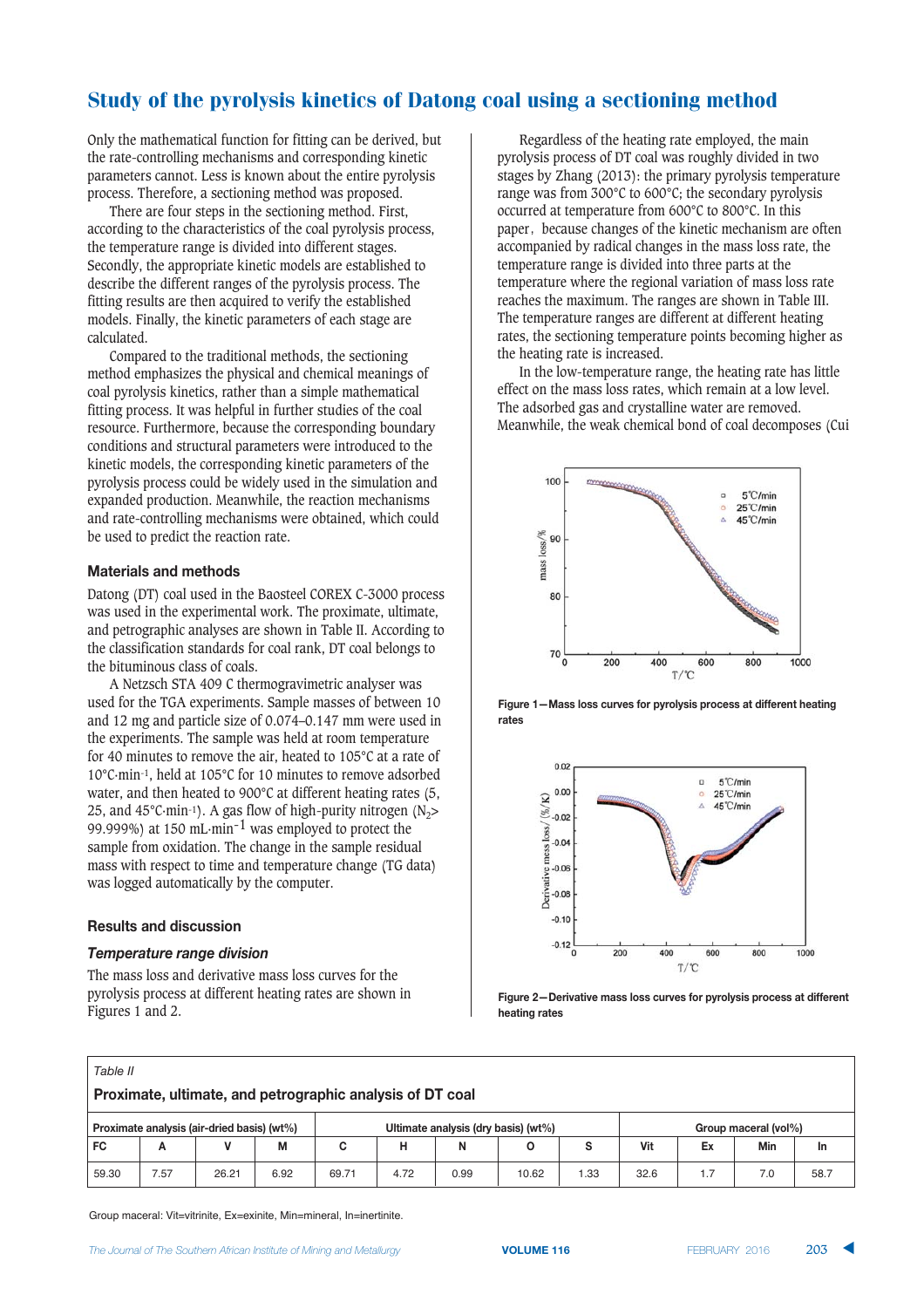| Table III                                     |                               |                               |                               |  |  |  |  |  |  |
|-----------------------------------------------|-------------------------------|-------------------------------|-------------------------------|--|--|--|--|--|--|
| Temperature ranges at different heating rates |                               |                               |                               |  |  |  |  |  |  |
| Heating rate $\beta$ (°C·min-1)               | Low-temperature range $(°C)$  | Middle temperature range (°C) | High-temperature range (°C)   |  |  |  |  |  |  |
| 5<br>25<br>45                                 | 105-369<br>105-386<br>105-399 | 369-497<br>386-524<br>399-548 | 497-900<br>524-900<br>548-900 |  |  |  |  |  |  |

*et al.*, 2007). The pyrolysis rate increases sharply at around 386°C, which indicates the reaction mechanism and the ratecontrolling mechanism are changing.

In the middle-temperature range, the rate of mass loss increases rapidly, and the DTG curves remain at lower levels. This indicates that the pyrolysis rate is rapid. The reactions occurring are dominated mainly by depolymerization and decomposition reactions, with evaporation of large amounts of coal gas, tar vapours, and water. As the temperature increases, the coal is transformed into semi-coke (Wu *et al.*, 2014). Meanwhile, with increasing heating rate, the mass loss of rate DT coal decreases, and the rate of pyrolysis shows a decline. At  $464^{\circ}$ C (25 $^{\circ}$ C·min<sup>-1</sup>), the peak of mass loss appears on the corresponding DTG curve, indicating that the pyrolysis reaction rate is at the maximum. With increased heating rate, the maximum mass loss rate increases, and the temperature corresponding to the peak shifts to the hightemperature region.

In the high-temperature range, the DTG curves gradually shift upwards and approach zero with increasing temperature, which indicates that the mass loss rate is decreasing and the reaction is approaching completion. The reactions taking place are dominated mainly by polycondensation reactions with little tar and volatiles. Meanwhile, the semi-coke is further coked with an obvious volume shrinkage (Fu *et al.*, 2007). At the same temperature with the faster heating rate, the rate of pyrolysis of DT coal increases at a slower rate. The effect of heating rate on pyrolysis rate decreases with increasing temperature (Cui *et al.*, 2007).

#### **Kinetic models**

According to the characteristics of each stage, the most likely kinetic mechanism functions were fitted to the the corresponding range. Then, the models with the best fitting results were chosen as the kinetic mechanism functions. The results indicated that the interfacial chemical reaction model with shrinking sphere, random pore model, and internal diffusion model with shrinking volume were suitable for describing the different stages in the pyrolysis of DT coal.

#### Interfacial chemical reaction model

The adsorbed gas and crystalline water are removed in the low-temperature range. The gaseous products are easily removed from the solid product. Therefore, the interfacial chemical reaction model was used for the first phase. It was assumed that the reaction particle A is a compact sphere; the reaction type is an interfacial chemical reaction; and the reaction equation is A (s) =aG (g) +bS (s) (Guo, 2006).

When the interfacial chemical reaction is the ratecontrolling mechanism, the consumption rate of A is equal to the interfacial chemical reaction rate, namely

 $\label{eq:U} \upsilon_{\scriptscriptstyle A} = -\frac{4\pi r^2 \rho_{\scriptscriptstyle \rm A}}{M_{\scriptscriptstyle \rm A}} \frac{dr}{dt} = \upsilon_{\scriptscriptstyle C} = 4\pi r^2 k_{\scriptscriptstyle rca} \, \cdot$ The integral equation can be described as follows:

$$
\int_{0}^{1} \delta_{1}k_{real}dt = y_{1}(\alpha)
$$
 [6]

where  $\delta_1 = M_A/\rho_A R_0$ ;  $y_1(\alpha) = 1-(1-\alpha)^{1/3}$ ; the conversion rate  $\alpha$  is  $\alpha = (R_0^3 - r^3)/R_0^3$ ; MA is the relative molecular mass of sample A,  $131\times1.66\times10^{-27}$  kg;  $\rho_A$  is the density of reactant A, 1.28 $\times$ 10<sup>6</sup> g·m<sup>-3</sup>; *r* refers to the radius of reactant A, (m); and  $R_0$  refers to the initial radius of sample A,  $1.11 \times 10^{-4}$  m.

The function  $dT = \beta dt$  and the equation  $k_{\text{real}} = A_1 \exp(kT)$  $(-E_{a1}/(RT))$  are substituted into Equation [6] to yield Equation [7].

$$
\ln \frac{y_1(\alpha)}{T^2} = \ln \frac{\delta_1 A_1 R}{\beta E_{\text{nl}}} - \frac{E_{\text{nl}}}{R T}
$$
 [7]

where  $k_{\text{real}}$  is the constant for the interface chemical reaction rate,  $(m·s-1)$ ;  $A_1$  is the former factor,  $(m·s-1)$ ; and  $E_{a1}$  is the reaction activation energy, (J·mol<sup>-1</sup>).

According to the linear relationship of  $\ln[y_1(\alpha) / T^2]$  and 1/*T* in Equation [7], the slope and intercept of the curve can be obtained in terms of the fitting results in the lowtemperature range, and,  $E_{a1}$ ,  $A_1$ , and the function of  $k_{\text{real}}$  and *T* can then be calculated.

#### **Random** pore model

Coal is transformed into semi-coke in the middle-temperature range. The reaction rate is related to the specific surface area, which is increased with a large number of pores forming. The random pore model was adopted to describe the process. It was assumed that the microporosity consisted of cylindrical holes with arbitrary radius, randomly distributed in the solid reactants; the pyrolysis reaction occurs mainly on the surfaces of micropores; and (ignoring the effect of diffusion) the pyrolysis rate of coal is equal to the chemical reaction rate, which is proportional to the specific surface area (Gupta, *et al.*, 2000; Wang, *et al.*, 2006).

By introducing the pore structure parameters, the random pore model is applied to the gas-solid reaction process, which has a low conversion rate (approx. 0–0.6) and a maximum or gradually reducing reaction rate. The relationship for fitting can be expressed as follows:

$$
\frac{d(\alpha)}{dt} = \frac{k_{\text{real}} 2} \left(1 - \alpha\right) \sqrt{1 - \psi \ln(1 - \alpha)} \tag{8}
$$

$$
\ln \frac{y_2(\alpha)}{T^2} = \ln \frac{\delta_2 \psi A_2 R}{\beta E_{\infty}} - \frac{E_{a2}}{R T}
$$
 [9]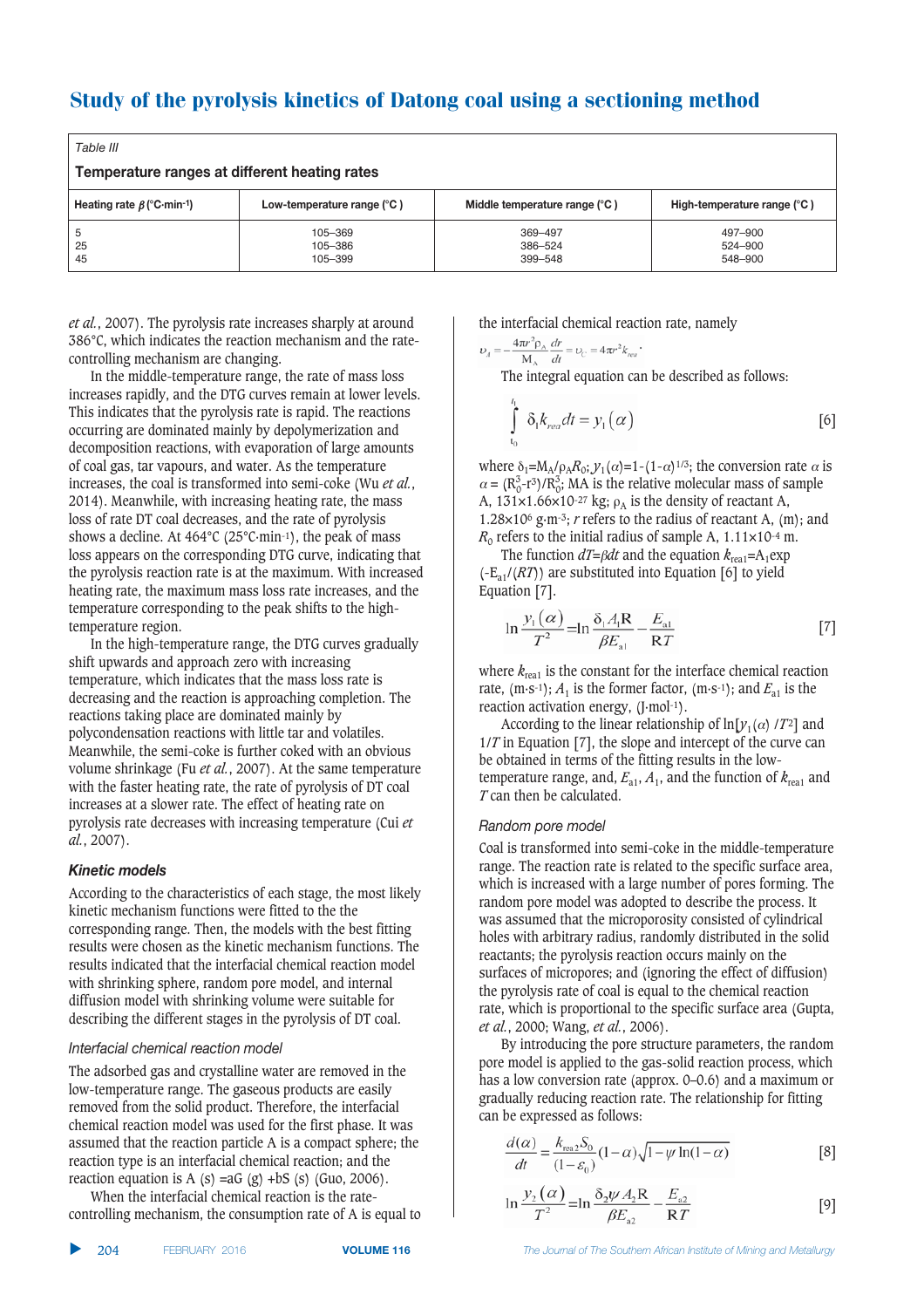where  $v_2(\alpha) = \sqrt{1 - \psi \ln(1 - \alpha)}$ ;  $\psi = \frac{4\pi L_0(1 - \varepsilon_0)}{S_2^2}$ ;  $\delta_2 = \frac{S_0}{2(1 - \varepsilon_0)}$ ; *S*0, is

the initial surface area,  $7.46 \times 10^5$  m<sup>2</sup>·m<sup>-3</sup>;  $L_0$  is the total length of the initial pore, 1.56×10<sup>11</sup> m·m<sup>-3</sup>; and  $\varepsilon_0$  is the initial void ratio,  $\varepsilon_0$ =0.17 (dimensionless).  $S_0$  and  $\varepsilon_0$  were measured by the mercury intrusion method.

Similarly,  $E_{a2}$ ,  $A_2$ , and the function of  $k_$  and *T* can be obtained from the plots of  $ln[y_2(\alpha)/T^2]$  against 1/*T* in Equation [9].

#### Internal diffusion model with shrinking volume of resultant

In the high-temperature range, the semi-coke is further coked with obvious volume shrinkage. With the high temperature, the chemical reaction rate is faster than the diffusion rate. The internal diffusion model with shrinking volume of the product was adopted (Zhang *et al.*, 1988).

When gas internal diffusion is the rate-controlling step, the consumption rate of A is equal to the gas diffusion rate. It meets the relation  $v_p = av_A$ , namely

 $\frac{4\pi r^2 a \rho_A}{M_A} \frac{dr}{dt} = 4\pi r^2 D \frac{dc}{dr}$ . The equation can be expressed as

follows:

$$
\ln \frac{y_3\left(\alpha\right)}{T^2} = \ln \frac{\delta_3 D_0 \mathbf{R}}{\beta E_{\text{a}3}} - \frac{E_{\text{a}3}}{\mathbf{R}T} \tag{10}
$$

where

$$
\delta_3 = \frac{6M_A(c_i - c_0)}{a\rho_A R_0^2}
$$
  

$$
y_3(\alpha) = (1 + V\alpha - \alpha)^{3/2} \left[ 1 - 3\left( \frac{1 - \alpha}{1 + V\alpha - \alpha} \right)^{2/2} + 2\left( \frac{1 - \alpha}{1 + V\alpha - \alpha} \right) \right]
$$
  

$$
D = D_0 e^{-\frac{E_{a3}}{RT}}
$$

*V* is the volume ratio of solid products and reactants,  $V=(R_{\text{X}}^3 - R_{\text{X}}^3)$  $r^3/(R_0^3-r^3)$ , *V*=0.733;  $c_i$  and  $c_0$  are the gas concentration at the internal and external surface the solid material respectively,  $c_i = P^{\theta} / RT$ ;  $c_0 = 0$  mol·m<sup>-3</sup>; *D* is the effective diffusion coefficient,  $m^2 \cdot s^{-1}$ ; *D*<sub>0</sub> is frequency factor,  $m^2 \cdot s^{-1}$ ; a is the stoichiometric number of the gas products, which was taken as 1; and  $R_x$  is the radius (m) of particle A at temperature *T*m.

Similarly,  $E_{a3}$  and  $D_0$  can be acquired from the plots of  $\ln[y_3(\alpha) / T^2]$  *vs.* 1/*T*.

#### **Fitting results**

According to Table III, the experimental data for different temperature ranges at various heating rates were fitted by Equations [7], [9], and [10]), respectively. The results are shown in Figures 3, 4, 5, and Table IV. In the figures, the symbols  $\Box$ ,  $\odot$ , and  $\Delta$  represent experimental data at the different heating rates, and the lines the fitting results of the models.

According to Figures 3, 4, 5, and Table IV, the experimental data is a good fit, and all the correlation coefficients (r2) exceed 0.97. Therefore, the interface chemical reaction model, random pore model, and internal diffusion model with the shrinking volume of product can be applied to the low-, middle-, and high-temperature ranges of the pyrolysis process, respectively.

#### **kCorresponding kinetic parameters**

Based on the slopes and intercepts of the fitting curves and relevant parameters, the kinetic parameters in three temperature ranges at different heating rates were calculated. The results are listed in Tables V, VI, and VII.



**Figure 3–Fitting curves in low-temperature range** 



**Figure 4-Fitting curves in middle-temperature range** 



**Figure 5-Fitting curves in high-temperature range** 

**2273 Correlation coefficients (r2) in three ranges for 83** different heating rates

| Heating rate $\beta$ (°C·min-1) | 2.     | ٣<br>≘י | 2،<br>י י |  |
|---------------------------------|--------|---------|-----------|--|
| 5                               | 0.9724 | 0.9917  | 0.9935    |  |
| 25                              | 0.9716 | 0.9926  | 0.9959    |  |
| 45                              | 0.9783 | 0.9935  | 0.9960    |  |

Table IV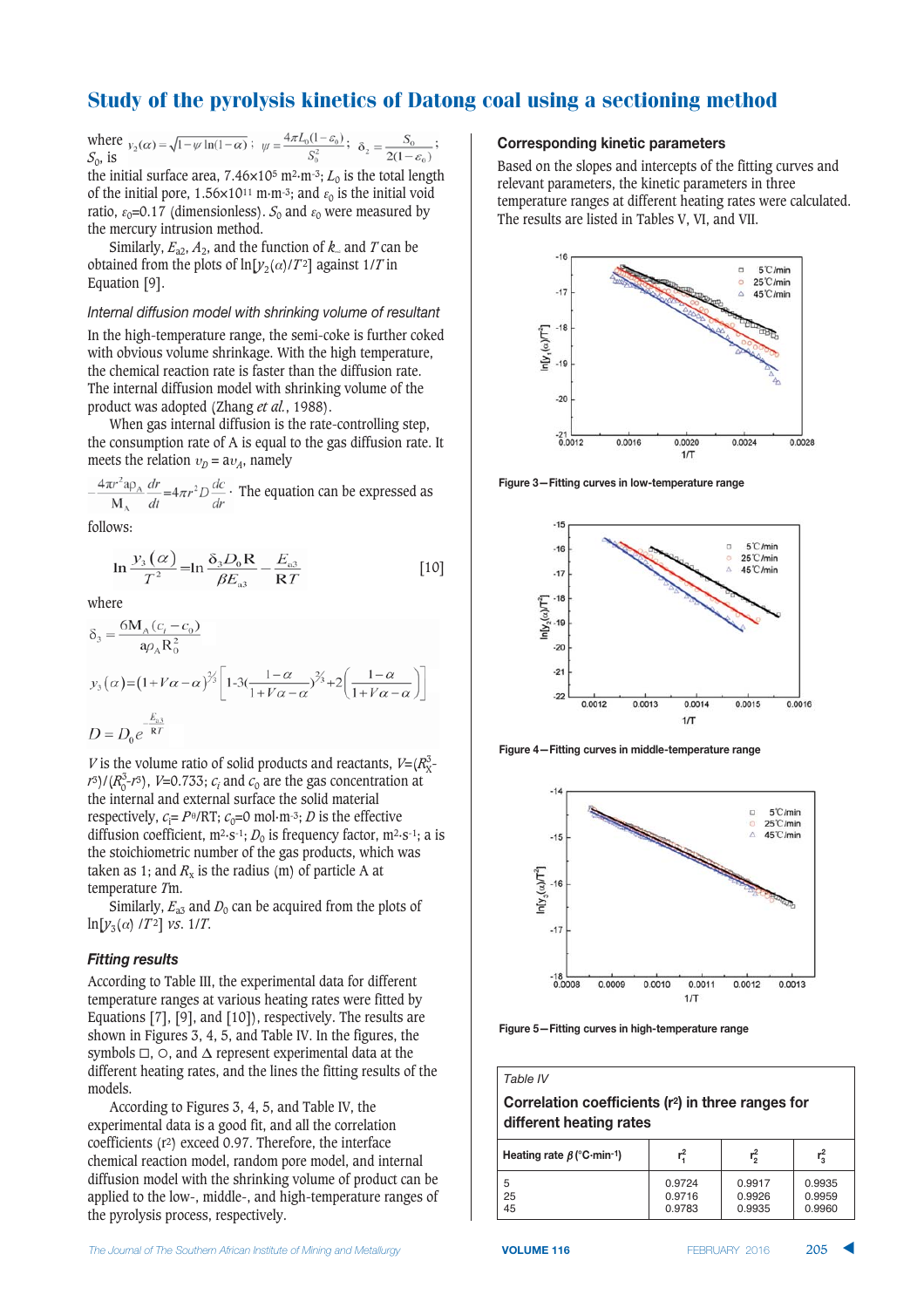In Tables V, VI and VII, the activation energy at the same rate-controlling mechanism increases with the heating rate, but the magnitude of variation is less. The minimum activation energy in the low-temperature range is from 14 to 20 kJ·mol-1. Adsorbed gas and crystalline water are removed in this process, which needs less energy than the processes at higher temperatures. The maximum activation energy (93.7– 116.3 kJ·mol-1) exists in the second temperature range. The main reactions are macromolecule dissociation of coal and further decomposition of macromolecules in a split product, which need more energy. The activation energy with the lowest range, from 37 to 39 kJ·mol-1, corresponds to the high-temperature range. The semi-coke is coked further in this temperature range. The observed activation energies, particularly in the low-and high-temperature ranges, are lower than that obtained by Zhang (2013), with a value between 100 kJ/mol and 200 kJ/mol determined by the Coasts-Redfern method. The reason is that the experimental data should not have been calculated by  $G(\alpha)$  for the entire

process, which leads to the error being introduced in the Coasts-Redfern method.

Furthermore, according to the variation in chemical reaction rate constant and effective diffusion coefficient with temperature (Tables V–VII), the kinetic parameters at different temperatures were calculated. The results are shown in Tables VIII, IX, and X. By taking the logarithm of the kinetic parameters, the results are shown in Figure 6.

The reaction rate constant falls into the range 10-7– 10-5 m·s-1. The magnitude of the effective diffusion coefficient ranges from 10-10–10-8 m2·s-1. The value of the reaction rate constantly exceed the effective diffusion coefficient by about 2–3 magnitudes, which conforms well to the data measured by other researchers (Ferrara *et al.*, 2014; Ishida, *et al.*, 1968). In the non-isothermal thermodynamics, the reaction rate constant at a certain temperature is a momentary value, rather than a steady one. The heating rate has an important influence on the  $E_a$  and A, hence the rate constants are dependent on the heating rate. The chemical

| Table V                                                       |                               |                                                        |                                                                         |                                                                                                                                                                                                                                                          |  |  |  |  |  |
|---------------------------------------------------------------|-------------------------------|--------------------------------------------------------|-------------------------------------------------------------------------|----------------------------------------------------------------------------------------------------------------------------------------------------------------------------------------------------------------------------------------------------------|--|--|--|--|--|
| Corresponding kinetic parameters in the low-temperature range |                               |                                                        |                                                                         |                                                                                                                                                                                                                                                          |  |  |  |  |  |
|                                                               |                               |                                                        |                                                                         | Heating rate $\beta$ (°C·min <sup>-1</sup> )   Temperature range T (°C)   Activation energy $E_{a1}$ (J·mol <sup>-1</sup> )   Former factor A <sub>1</sub> (m·s <sup>-1</sup> )   Chemical reaction rate constant $k_{\text{real}}$ (m·s <sup>-1</sup> ) |  |  |  |  |  |
| .5<br>25<br>45                                                | 105-369<br>105-386<br>105-399 | 1.47×104<br>$1.81 \times 10^{4}$<br>$2.00 \times 10^4$ | $2.19 \times 10^{-4}$<br>$2.61 \times 10^{-3}$<br>$4.49 \times 10^{-3}$ | $lnk_{\text{real}} = -1.76 \times 10^{3} / T - 8.43$<br>$lnk_{\text{real}} = -2.17 \times 10^3 / T - 5.95$<br>$lnk_{\text{real}} = -2.41 \times 10^{3} / T - 5.41$                                                                                       |  |  |  |  |  |

| Table VI                                                         |                    |                                            |                                            |                                                                                                                                                                                                                                                          |  |  |  |  |  |
|------------------------------------------------------------------|--------------------|--------------------------------------------|--------------------------------------------|----------------------------------------------------------------------------------------------------------------------------------------------------------------------------------------------------------------------------------------------------------|--|--|--|--|--|
| Corresponding kinetic parameters in the middle-temperature range |                    |                                            |                                            |                                                                                                                                                                                                                                                          |  |  |  |  |  |
|                                                                  |                    |                                            |                                            | Heating rate $\beta$ (°C·min <sup>-1</sup> )   Temperature range T (°C)   Activation energy $E_{a2}$ (J·mol <sup>-1</sup> )   Former factor A <sub>2</sub> (m·s <sup>-1</sup> )   Chemical reaction rate constant $k_{\text{real}}$ (m·s <sup>-1</sup> ) |  |  |  |  |  |
| 5                                                                | 369-497            | $9.37 \times 10^{4}$                       | 6.17                                       | $lnK_{\text{max}} = -1.23 \times 10^{4} / T + 1.82$                                                                                                                                                                                                      |  |  |  |  |  |
| 25<br>45                                                         | 386-524<br>399-548 | $1.04 \times 10^{5}$<br>$1.16\times10^{5}$ | 1.53×10 <sup>2</sup><br>$3.39 \times 10^3$ | $lnK_{\text{max}} = -1.25 \times 10^{4} / T + 5.03$<br>$Ink_{\text{rea2}} = -1.40 \times 10^{4} / T + 8.13$                                                                                                                                              |  |  |  |  |  |

| Table VII                                                      |                   |                                   |                         |                                         |  |  |  |  |
|----------------------------------------------------------------|-------------------|-----------------------------------|-------------------------|-----------------------------------------|--|--|--|--|
| Corresponding kinetic parameters in the high-temperature range |                   |                                   |                         |                                         |  |  |  |  |
| Heating rate $\beta$                                           | Temperature range | <b>Diffusion activation</b>       | <b>Frequency factor</b> | Effective diffusion coefficient D       |  |  |  |  |
| $(^{\circ}C \cdot min^{-1})$                                   | T (°C)            | energy $E_{a3}(J \cdot mol^{-1})$ | $D_0(m^2 \cdot s^{-1})$ | $(m2·s-1)$                              |  |  |  |  |
| 5                                                              | 497–900           | 3.78×104                          | $2.12 \times 10^{-7}$   | $lnD = -4.54 \times 10^{3} / T - 15.37$ |  |  |  |  |
| 25                                                             | 524-900           | $3.80\times10^{4}$                | $4.31 \times 10^{-7}$   | $lnD = -4.57 \times 10^{3}/T - 14.66$   |  |  |  |  |
| 45                                                             | 548-900           | $3.81 \times 10^{4}$              | $8.23 \times 10^{-7}$   | $lnD = -4.58 \times 10^{3} / T - 14.01$ |  |  |  |  |

| Table VIII<br>$k_{\text{real}}$ at different temperatures in the low-temperature range |                               |                                                                         |                                                                         |                                                                                               |                                                                         |                                                                     |  |  |
|----------------------------------------------------------------------------------------|-------------------------------|-------------------------------------------------------------------------|-------------------------------------------------------------------------|-----------------------------------------------------------------------------------------------|-------------------------------------------------------------------------|---------------------------------------------------------------------|--|--|
| Heating rate $\beta$<br>$(^{\circ}C \cdot min^{-1})$                                   | Temperature range<br>T (°C)   | <b>Start</b><br>temperature                                             | $200 (^{\circ}C)$                                                       | $k_{\text{real}}$ at different temperatures (m·s-1)<br>300 $(^{\circ}C)$<br>250 $(^{\circ}C)$ |                                                                         |                                                                     |  |  |
| b<br>25<br>45                                                                          | 105-369<br>105-386<br>105-399 | $2.56 \times 10^{-6}$<br>$7.11 \times 10^{-6}$<br>$9.45 \times 10^{-6}$ | $5.70 \times 10^{-6}$<br>$2.26 \times 10^{-5}$<br>$3.50 \times 10^{-5}$ | $8.14 \times 10^{-6}$<br>$3.51 \times 10^{-5}$<br>$5.70 \times 10^{-5}$                       | $1.10 \times 10^{-5}$<br>$5.04 \times 10^{-5}$<br>$8.52 \times 10^{-5}$ | $1.40\times10^{-5}$<br>$8.27 \times 10^{-5}$<br>$1.58\times10^{-4}$ |  |  |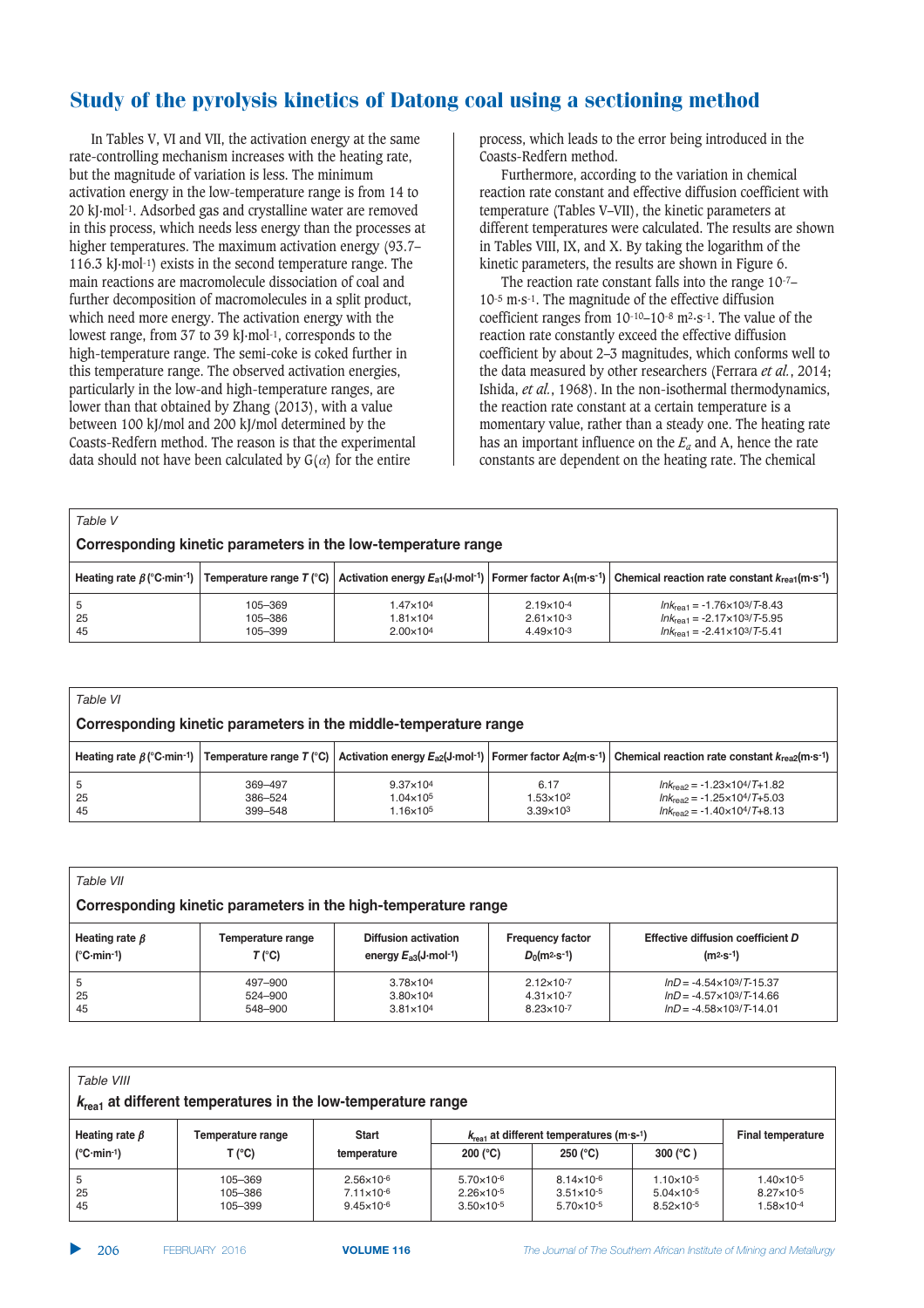| Table IX<br>$k_{\text{rea2}}$ at different temperatures in the middle-temperature range |                               |                                                                         |                                                                         |                                                                         |                                                |                                                                         |  |  |
|-----------------------------------------------------------------------------------------|-------------------------------|-------------------------------------------------------------------------|-------------------------------------------------------------------------|-------------------------------------------------------------------------|------------------------------------------------|-------------------------------------------------------------------------|--|--|
| Heating rate $\beta$<br>$(^{\circ}C \cdot min^{-1})$                                    | Temperature range<br>T (°C)   | <b>Start</b><br>temperature                                             | $k_{\text{rea}2}$ at different temperatures (m·s-1)<br>400 (°C)         | <b>Final temperature</b>                                                |                                                |                                                                         |  |  |
| 5<br>25<br>45                                                                           | 369-497<br>386-524<br>399-548 | $1.47 \times 10^{-7}$<br>$8.82 \times 10^{-7}$<br>$3.04 \times 10^{-6}$ | $3.29 \times 10^{-7}$<br>$1.31 \times 10^{-6}$<br>$3.14 \times 10^{-6}$ | $1.05 \times 10^{-6}$<br>$4.73 \times 10^{-6}$<br>$1.32 \times 10^{-6}$ | $1.45 \times 10^{-5}$<br>$4.63 \times 10^{-5}$ | $2.71 \times 10^{-6}$<br>$2.36 \times 10^{-5}$<br>$1.34 \times 10^{-4}$ |  |  |

| Table X<br>D at different temperatures in the high-temperature range |                               |                                                                        |                                                                         |                                                                          |                                                                  |                                                                     |  |  |
|----------------------------------------------------------------------|-------------------------------|------------------------------------------------------------------------|-------------------------------------------------------------------------|--------------------------------------------------------------------------|------------------------------------------------------------------|---------------------------------------------------------------------|--|--|
| Heating rate $\beta$<br>$(^{\circ}C \cdot min^{-1})$                 | Temperature range<br>T (°C)   | <b>Start</b><br>temperature                                            | $600 (^{\circ}C)$                                                       | D at different temperatures $(m^2 \cdot s^{-1})$<br>800 (°C)<br>700 (°C) |                                                                  |                                                                     |  |  |
| 5<br>25<br>45                                                        | 497-900<br>524-900<br>548-900 | $5.80 \times 10^{-10}$<br>$1.40\times10^{-9}$<br>$3.11 \times 10^{-9}$ | $1.16 \times 10^{-9}$<br>$2.30 \times 10^{-9}$<br>$4.34 \times 10^{-9}$ | $1.98 \times 10^{-9}$<br>$3.94 \times 10^{-9}$<br>$7.43 \times 10^{-9}$  | $3.07x10^{-9}$<br>$6.11 \times 10^{-9}$<br>$1.15 \times 10^{-8}$ | $4.40\times10^{-9}$<br>$8.78 \times 10^{-9}$<br>$1.66\times10^{-8}$ |  |  |



**Figure 6–Corresponding kinetic parameters (in logarithms) at different temperature** 

reaction rate constant or effective diffusion coefficient increase with the heating rate at the same temperature, and also increase with the temperature.

#### $Conclusions$

In order to overcome certain shortcomings of traditional methods in studying the pyrolysis process of coal, a sectioning method was proposed in this paper.

- 1. According to the characteristics of Datong coal pyrolysis, the temperature range was divided into three parts at the temperature where the regional variation of mass loss rate reached a maximum. The adsorbed gas and crystalline water are removed in the low-temperature range. With the evaporation of large amounts of coal gas and tar, coal is transformed into semi-coke in the second phase. In the third range, the semi-coke is further coked
- 2. Different reaction mechanisms prevail in the three temperature ranges. In terms of the characteristics of Datong coal pyrolysis, the interfacial chemical reaction model, random pore model, and internal diffusion

model with shrinking volume of products were applied to the different mechanisms

- 3. According to the divisions of temperature range and the established models, the experimental data obtained at different temperature ranges at various heating rates were fitted. The results showed that the experimental data was a good fit, and all the correlation coefficients (r2) exceeded 0.97. The established models were therefore suitable for describing each range of the pyrolysis process
- 4. The corresponding kinetic parameters in each range were calculated at different heating rates. The activation energy increased with the heating rate at the same rate-controlling mechanism. The chemical reaction rate constant or effective diffusion coefficient increased with the heating rate at the same temperature, and also increased with temperature.

#### **Acknowledgements**

The authors are grateful for support from the National Science Foundation China (Grant No. 51274026, 51474022),